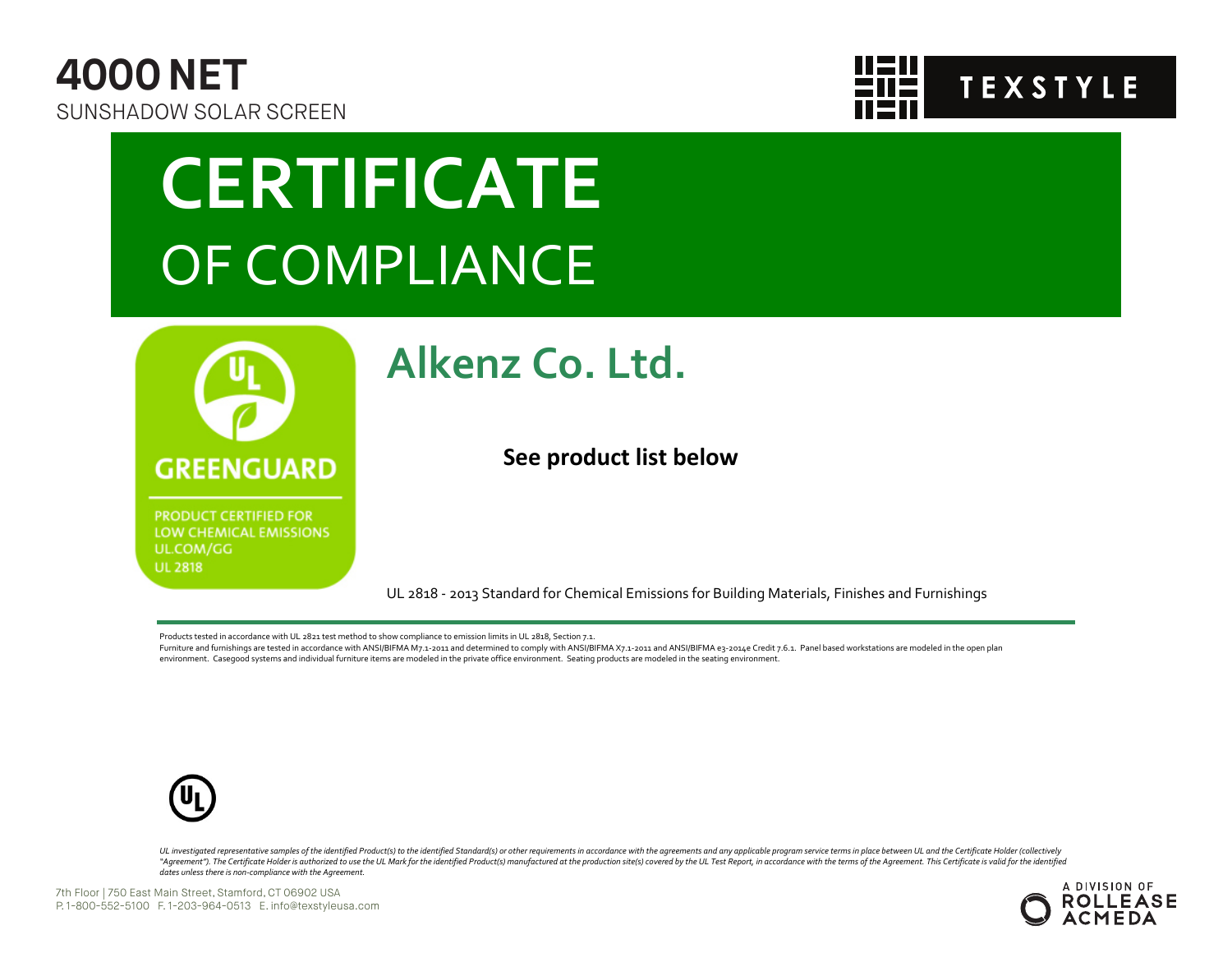



# **CERTIFICATE** OF COMPLIANCE

#### **UL GREENGUARD Certified Products Listing**

| <b>Product Name</b> | <b>Certification</b>        | <b>Status</b> | <b>Certificate</b><br><b>Number</b> | <b>Certification Period</b> | <b>Restrictions</b> |  |  |  |
|---------------------|-----------------------------|---------------|-------------------------------------|-----------------------------|---------------------|--|--|--|
| 3000 Net Series     | <b>GREENGUARD Certified</b> | Certified     | 75168-410                           | 12/22/2011-12/22/2020       |                     |  |  |  |
| 3000 RR Series      | <b>GREENGUARD Certified</b> | Certified     | 75169-410                           | 12/22/2011-12/22/2020       |                     |  |  |  |
| 3000 CA Series      | <b>GREENGUARD Certified</b> | Certified     | 75170-410                           | 12/22/2011-12/22/2020       |                     |  |  |  |
| 3000 HT Series      | <b>GREENGUARD Certified</b> | Certified     | 75171-410                           | 12/22/2011-12/22/2020       |                     |  |  |  |
| 4000 P Series       | <b>GREENGUARD Certified</b> | Certified     | 75172-410                           | 12/22/2011-12/22/2020       |                     |  |  |  |
| 4000 W Series       | <b>GREENGUARD Certified</b> | Certified     | 75173-410                           | 12/22/2011-12/22/2020       |                     |  |  |  |
| 4000 Q Series       | <b>GREENGUARD Certified</b> | Certified     | 75174-410                           | 12/22/2011-12/22/2020       |                     |  |  |  |
| <b>SS SERIES</b>    | <b>GREENGUARD Certified</b> | Certified     | 75175-410                           | 12/22/2011-12/22/2020       |                     |  |  |  |
| <b>VIEW SERIES</b>  | <b>GREENGUARD Certified</b> | Certified     | 75176-410                           | 12/22/2011-12/22/2020       |                     |  |  |  |
| 2000 NET Series     | <b>GREENGUARD Certified</b> | Certified     | 75177-410                           | 12/22/2011-12/22/2020       |                     |  |  |  |
| 4000 L Series       | <b>GREENGUARD Certified</b> | Certified     | 75178-410                           | 12/22/2011-12/22/2020       |                     |  |  |  |
| 4000 L Series       | <b>GREENGUARD Certified</b> | Certified     | 75179-410                           | 12/22/2011-12/22/2020       |                     |  |  |  |
| 4000 NET Series     | <b>GREENGUARD Certified</b> | Certified     | 75180-410                           | 12/22/2011-12/22/2020       |                     |  |  |  |
| 4700 P Series       | <b>GREENGUARD Certified</b> | Certified     | 75181-410                           | 12/22/2011-12/22/2020       |                     |  |  |  |
| 4000 T Series       | <b>GREENGUARD Certified</b> | Certified     | 75182-410                           | 12/22/2011-12/22/2020       |                     |  |  |  |
| 3000 AT Series      | <b>GREENGUARD Certified</b> | Certified     | 75197-410                           | 12/22/2011-12/22/2020       |                     |  |  |  |
| 3000 CF Series      | <b>GREENGUARD Certified</b> | Certified     | 75198-410                           | 12/22/2011-12/22/2020       |                     |  |  |  |
| 3000 HS Series      | <b>GREENGUARD Certified</b> | Certified     | 75573-410                           | 04/07/2016-12/22/2020       |                     |  |  |  |
| 3000 CD Series      | <b>GREENGUARD Certified</b> | Certified     | 75574-410                           | 04/07/2016-12/22/2020       |                     |  |  |  |



UL investigated representative samples of the identified Product(s) to the identified Standard(s) or other requirements in accordance with the agreements and any applicable program service terms in place between UL and the "Agreement"). The Certificate Holder is authorized to use the UL Mark for the identified Product(s) manufactured at the production site(s) covered by the UL Test Report, in accordance with the terms of the Agreement. This *dates unless there is non-compliance with the Agreement.*



7th Floor | 750 East Main Street, Stamford, CT 06902 USA P. 1-800-552-5100 F. 1-203-964-0513 E. info@texstyleusa.com